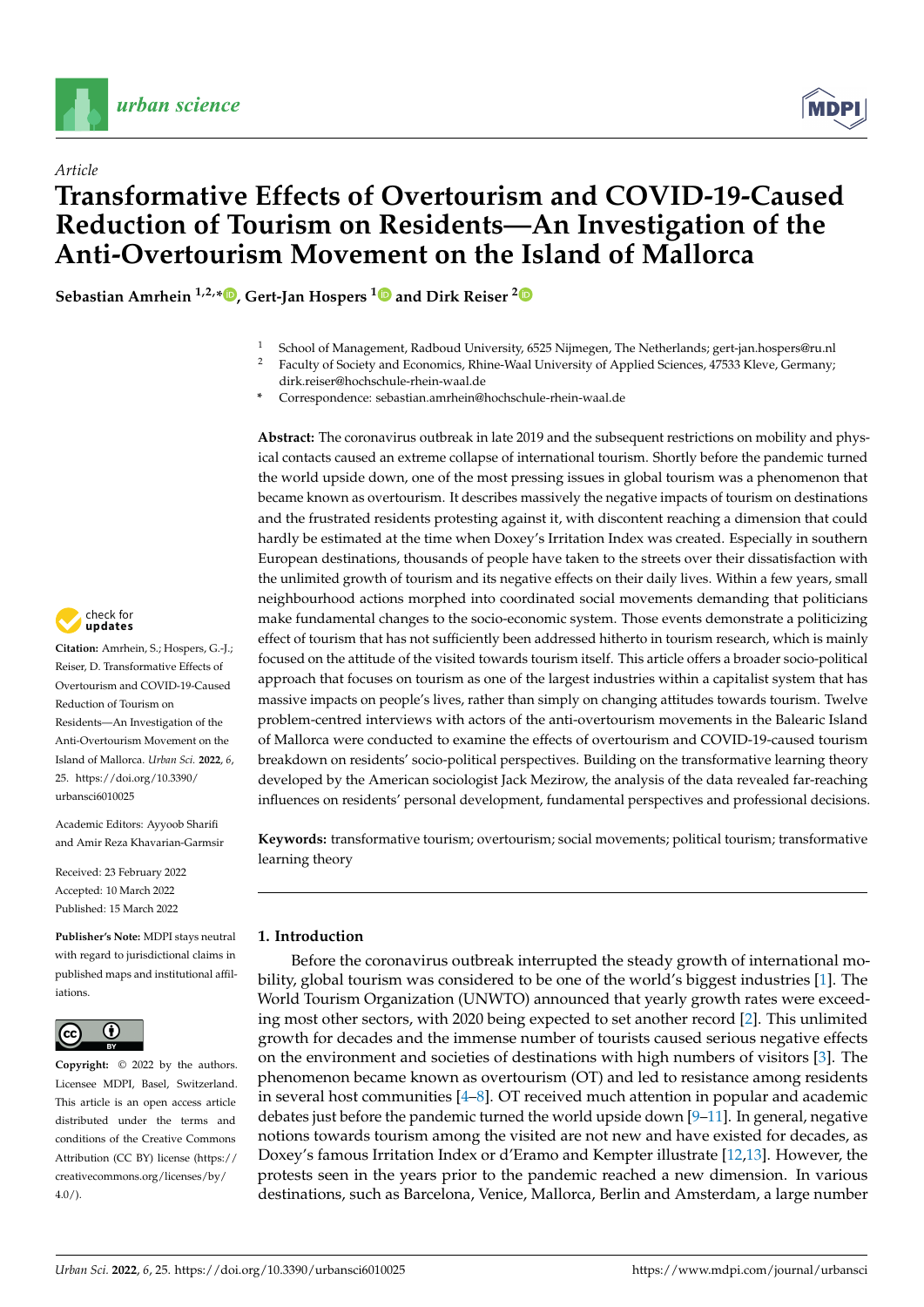of initially spontaneous neighbourhood actions morphed into internationally coordinated social movements (e.g., SET—Ciudades del Sur de Europa ante la Turistización/Southern European Cities against Touristification; own translation) calling on politicians to stop the unlimited growth of tourism. With slogans such as prou (the Catalan word for basta which means enough; own translation) and demands for degrowth, several movements made it clear that they wanted fundamental changes of the dominant socio-economic system instead of merely changing tourism policies [\[14–](#page-12-9)[16\]](#page-12-10). These events, which Novy and Colomb call a 'politicisation from below', demonstrate the politicizing effect of tourism and indicate that the frequent exposure to a high level of tourist influx and the experience of its negative effects can have fundamental consequences regarding individuals' thinking and acting [\[17\]](#page-12-11) (p. 3). Scholars such as Reisinger confirm this assumption, and Bruner points out the massive impact of mass tourism on residents due to its temporal and spatial intensity in the destination [\[18,](#page-12-12)[19\]](#page-12-13). While studies on socio-psychological impacts exist hitherto in tourism research, they are by no means sufficient [\[20\]](#page-12-14). Tourism scholars have so far mainly focused on residents' attitudes regarding tourism itself, or on the life-changing effects for tourists [\[21–](#page-12-15)[23\]](#page-12-16).

This paper provides a first step to eliminate this insufficient consideration and to draw attention to the concerns of residents by investigating the following research questions:

- (1) Does OT affect or even trigger fundamental changes in people's perspectives?
- (2) Has the experience of tourism reduction since the beginning of the coronavirus outbreak impacted such effects?

Given this, this study aims to contribute to the underrepresented debate about the socio-psychological impacts of tourism on individuals. Twelve interviews with actors of the anti-overtourism movement (AOM) in the Balearic Island of Mallorca were conducted. The analysis of the generated data builds on transformative learning theory (TLT), developed by the American sociologist Jack Mezirow in 1978 [\[24\]](#page-12-17). The TLT provides a framework with which to examine the perspective transformation of respondents due to their exposure to high numbers of tourists and the subsequent negative effects they experience. Additionally, it allows the evaluation of the results from the perspective of transformation theory. This gives scholars the opportunity to contribute to research focusing on societal change, such as Dodds and Butler [\[25\]](#page-12-18) (p. 273), who claim that OT and residents 'have the potential power to influence decision-makers to change the state of affairs'.

# **2. Transformative Effects of Tourism**

Overtourism is defined by Koens et al. as 'an excessive negative impact of tourism on the host communities and/or natural environment'  $[26]$  (p. 2). The negative effects mentioned are manifold and well documented in tourism research [\[27–](#page-12-20)[30\]](#page-12-21). They encompass rising real estate prices and accelerated gentrification processes in tourist destinations [\[31](#page-12-22)[,32\]](#page-13-0), noise and environmental pollution [\[26\]](#page-12-19), difficulties for residents to meet their daily needs due to changes in local infrastructure, such as retail, gastronomy or transport [\[33](#page-13-1)[,34\]](#page-13-2), or even a loss of identity and the risk of alienation from their places of residence [\[35\]](#page-13-3). While most of the investigations took place in tourist cities, Butler made it clear that negative effects are not limited to urban spaces, but can also occur in rural areas [\[36\]](#page-13-4).

In the years prior to the pandemic, a large number of residents in particularly affected destinations refused to accept these negative effects. They started organizing themselves and developed initially small neighbourhood actions within only a few years into coordinated movements, such as the Catalan ABDT (Assemblea de Barris pel Decreixement Turístic/Assembly of Neighbourhoods for Tourism Degrowth; own translation) and internationally operating networks such as SET, which actually consists of twenty-five members (destinations) from five different countries [\[37\]](#page-13-5). The aim of those alliances is to combine forces and claim their rights to the city. While some declare that they are standing up against the 'Barcelona model of urban entrepreneurialism' [\[38\]](#page-13-6) (p. 9), others openly refer themselves of being anti-capitalists [\[17\]](#page-12-11). As Novy and Colomb point out, those statements are by far not only raised by radical leftists, but people who are often 'critical of current,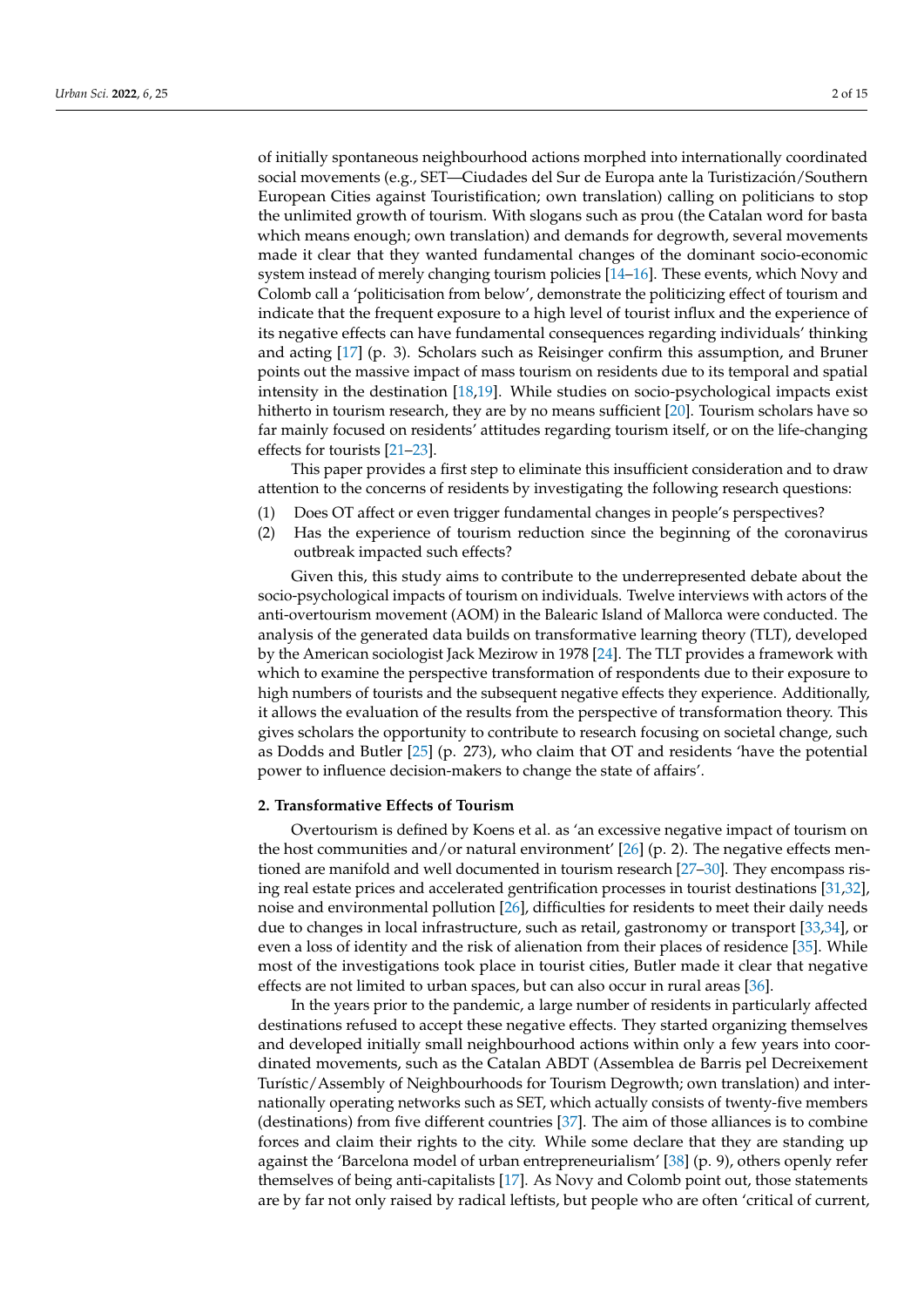neoliberal forms and practices of urban development' [\[17\]](#page-12-11) (p. 8). They blame the present growth-driven economic model responsible for the negative effects of tourism and demand profound socio-economic changes [\[14,](#page-12-9)[39\]](#page-13-7). These demands receive prominent support from critical scholars, such as Büscher and Fletcher or Higgins-Desbiolles et al. [\[40](#page-13-8)[,41\]](#page-13-9). They agree with the argument that OT is a symptom of a systemic error, rooted in the globally prevailing growth-driven, neoliberal model. Consequently, they see systemic change as the way out of this dilemma.

However, how is systemic change possible, and can OT play a decisive role in initiating or supporting such a transformation?

Drawing on social movement theory, progressive changes of the socio-economic system require the transformation of the accustomed Western lifestyles and resistance against neoliberal and patriarchal structures, which many are benefitting from [\[42\]](#page-13-10). Social movements are considered to be essential to push or even trigger those fundamental changes in societies [\[43,](#page-13-11)[44\]](#page-13-12). As the previous developments of the AOM illustrate, they seem to be willing to take on this role, and Dodds and Butler are optimistic about their potential [\[25\]](#page-12-18). Supporters of idealism assume that social changes need to be launched from the bottom, which is initiated by changes in the cultural values, dominant dogmas and world views of individuals [\[45\]](#page-13-13). Appiah and Bischoff call these profound changes a moral revolution, which acts as a starting point for further developments (e.g., political and technological) [\[46\]](#page-13-14). In turn, Mezirow attests that personal transformations are the breeding ground for bigger social changes [\[47\]](#page-13-15).

It is, thus, clear that the demands of the AOM for profound changes in the socioeconomic system require transformations of people's mindsets. The movements mentioned above and their international operation give reason to assume that this is the case. However, the demands were mainly expressed at the peak of OT, before the pandemic led to a drastic reduction in international tourist flows. Since then, many destinations and residents have had to cope with severe financial problems due to the reduced tourist influx. On the Balearic Islands, for instance, foreign tourist arrivals dropped by 87% in 2020 [\[48\]](#page-13-16), leaving many people unemployed and sometimes even dependent on local food banks [\[49\]](#page-13-17). The events lead us to question whether actors of the AOM still stick to their demands for profound changes, or if the experience of tourism reduction has influenced their opinions and claims.

In this paper, the authors apply Mezirow's TLT, revealing that it offers a useful framework with which to determine personal transformations effected by OT as well as the impact of tourism reduction.

#### <span id="page-2-0"></span>**3. Transformative Learning Theory**

Transformative learning theory (TLT), developed by the American sociologist Jack Mezirow in 1978 [\[24\]](#page-12-17), follows a constructivist approach influenced by critical theory and Habermas' publications on human communication [\[50\]](#page-13-18). Since its first publication, the theory and its applicable framework has been deployed in various scientific fields to describe and understand the processes of peoples' perspective transformations. Starting in the early 2000s, it has been regularly applied in tourism scholarship [\[51\]](#page-13-19), and has again recently been acknowledged as an appropriate concept [\[52\]](#page-13-20). The theory describes the dynamics of the process in which individuals 'learn to negotiate meanings, purposes, and values critically, reflectively, and rationally instead of passively accepting the social realities defined by others' [\[47\]](#page-13-15) (p. 18). This process, which Mezirow calls reflective learning, can result in:

- Confirmation—the individual agrees with previous assumptions and premises;
- Transformation—the individual considers previous assumptions or premises to be false, deceptive or in another way invalid [ibid.].

Transformation is further differentiated into so-called 'meaning schemes' and 'meaning perspectives'.

• Meaning schemes are individual points of view, which refer to convictions, attitudes or emotional reactions. They are transformed by the assessment of assumptions regarding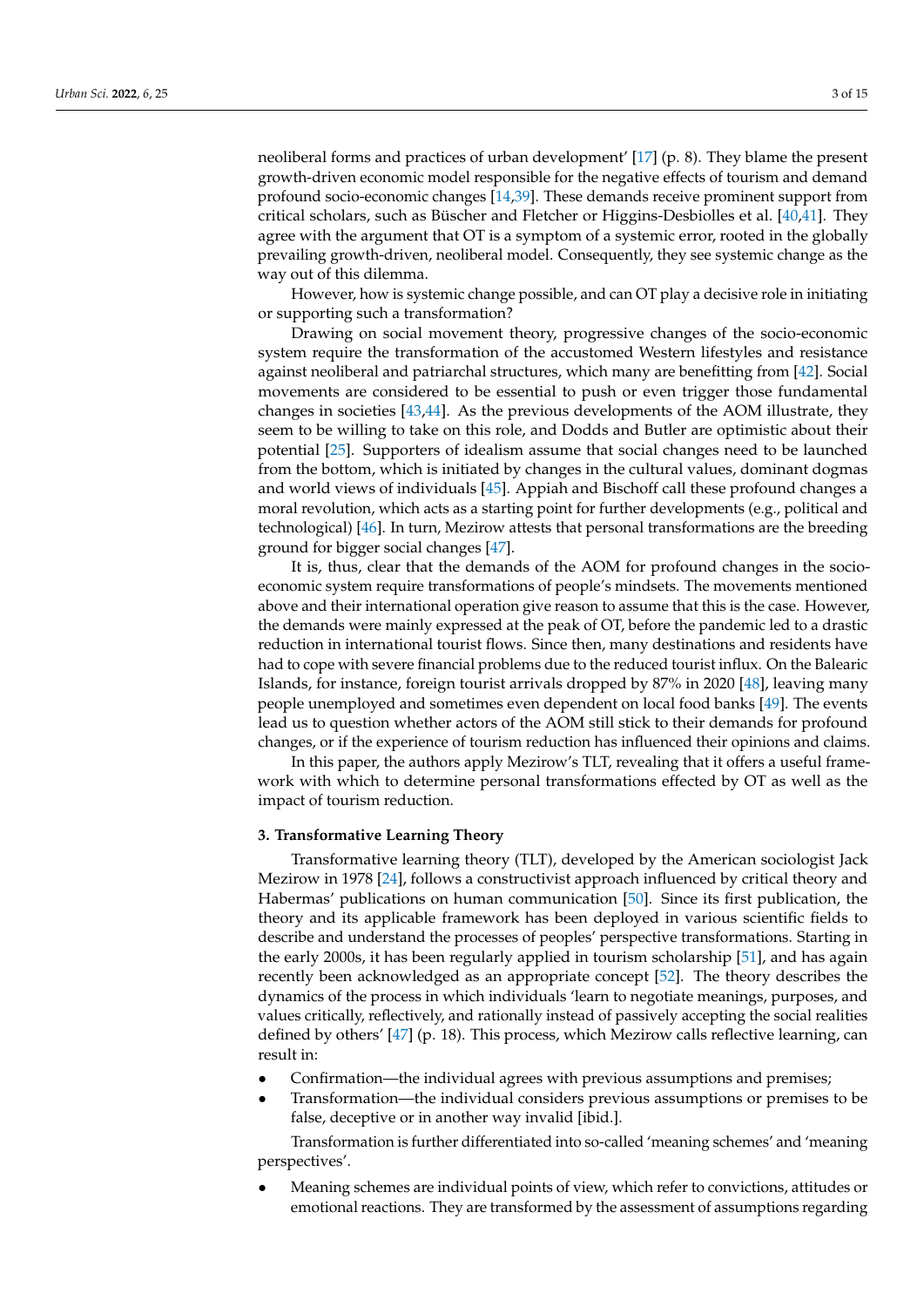content and the process of problem solving. If old assumptions have been declared to be unjustified, then they will be transformed or new ones will be created. An existing experience is subsequently updated with the new interpretations. Self-reflection is not mandatorily included in the assessment of assumptions [\[47\]](#page-13-15).

• Meaning perspectives are superordinate to meaning schemes and can be described as habits of mind, referring to expectations and pre-assumptions, which are subject to perceptions and profound understanding. They are 'more inclusive, discriminating, permeable (open), and integrative of experience' and can be transformed, if reflection focuses on premises. The transformation of meaning perspectives is also called 'perspective transformation' [\[47\]](#page-13-15) (p. 71). This transformation happens less often and is likely to result in the action of the transformed individual.

The TLT relates to the transformation of meaning perspectives and assumes that the process takes place in ten phases, as displayed in Table [1.](#page-3-0)

| <b>Phases of Transformation Process</b>                                                                                                  |                                                                                              |  |  |  |  |  |
|------------------------------------------------------------------------------------------------------------------------------------------|----------------------------------------------------------------------------------------------|--|--|--|--|--|
| 1.                                                                                                                                       | Disorienting dilemma                                                                         |  |  |  |  |  |
| 2.                                                                                                                                       | Self-examination with feelings of guilt or shame                                             |  |  |  |  |  |
| 3.                                                                                                                                       | Critical assessment of epistemic, sociocultural or psychic assumptions                       |  |  |  |  |  |
| Recognition that one's discontent and the process of transformation are shared and that<br>4.<br>others have negotiated a similar change |                                                                                              |  |  |  |  |  |
| 5.                                                                                                                                       | Exploration of options for new roles, relationships and actions                              |  |  |  |  |  |
| 6.                                                                                                                                       | Planning of a course of action                                                               |  |  |  |  |  |
| 7.                                                                                                                                       | Acquisition of knowledge and skills for implementing one's plans                             |  |  |  |  |  |
| 8.                                                                                                                                       | Provisional trying of new roles                                                              |  |  |  |  |  |
| 9.                                                                                                                                       | Building of competence and self-confidence in new roles and relationships                    |  |  |  |  |  |
| 10.                                                                                                                                      | A reintegration into one's life on the basis of conditions dictated by one's new perspective |  |  |  |  |  |
|                                                                                                                                          |                                                                                              |  |  |  |  |  |

<span id="page-3-0"></span>**Table 1.** Mezirow's ten phases of transformation [\[47\]](#page-13-15) (p.98).

The frequent application of the theory, both outside and within tourism contexts, has resulted in the disclosure of limitations and subsequent amplification of the theory. Schugurensky, for example, argues that a disorienting dilemma does not necessarily have to be a one-off event, but can occur incrementally over a longer period of time [\[53\]](#page-13-21). Belenky and Stanton agree with Schugurensky, but add that a disorienting dilemma is often the final occasion of a longer-term development [\[54\]](#page-13-22). Furthermore, Mezirow's initial assumption that people need to experience all identified phases to experience a personal transformation was contradicted by scholars such as Stone and Duffy [\[55\]](#page-13-23). They investigated 53 publications of TLT's application in tourism contexts and revealed that not all phases of the transformation process need to be undergone and not necessarily in the given order. This finding is confirmed by Coghlan and Gooch [\[56\]](#page-13-24). They employed the TLT to determine the transformative impact of volunteer tourism, whereby they noticed that the TLT's ten phases can hardly be distinguished in practice. They categorize the ten phases into five groups of core elements, which they assume to be observed in volunteer tourism [ibid.].

Although effects on local communities are expected to be more comprehensive than for tourists, and the TLT is emphasized as an adequate framework for determination [\[18\]](#page-12-12), most of its application hitherto focuses on the transformation of travellers. Exceptions include Burrai and de las Cuevas and Deville [\[57](#page-13-25)[,58\]](#page-13-26), who investigated the effects of volunteer tourism on host communities in Peru, Thailand and Australia. So far, the examination of the effects of mass tourism is scarce [\[20\]](#page-12-14), even though its temporal and spatial intensity is expected to massively impact the visited population [\[19\]](#page-12-13). This study aims to make a first step to close this gap.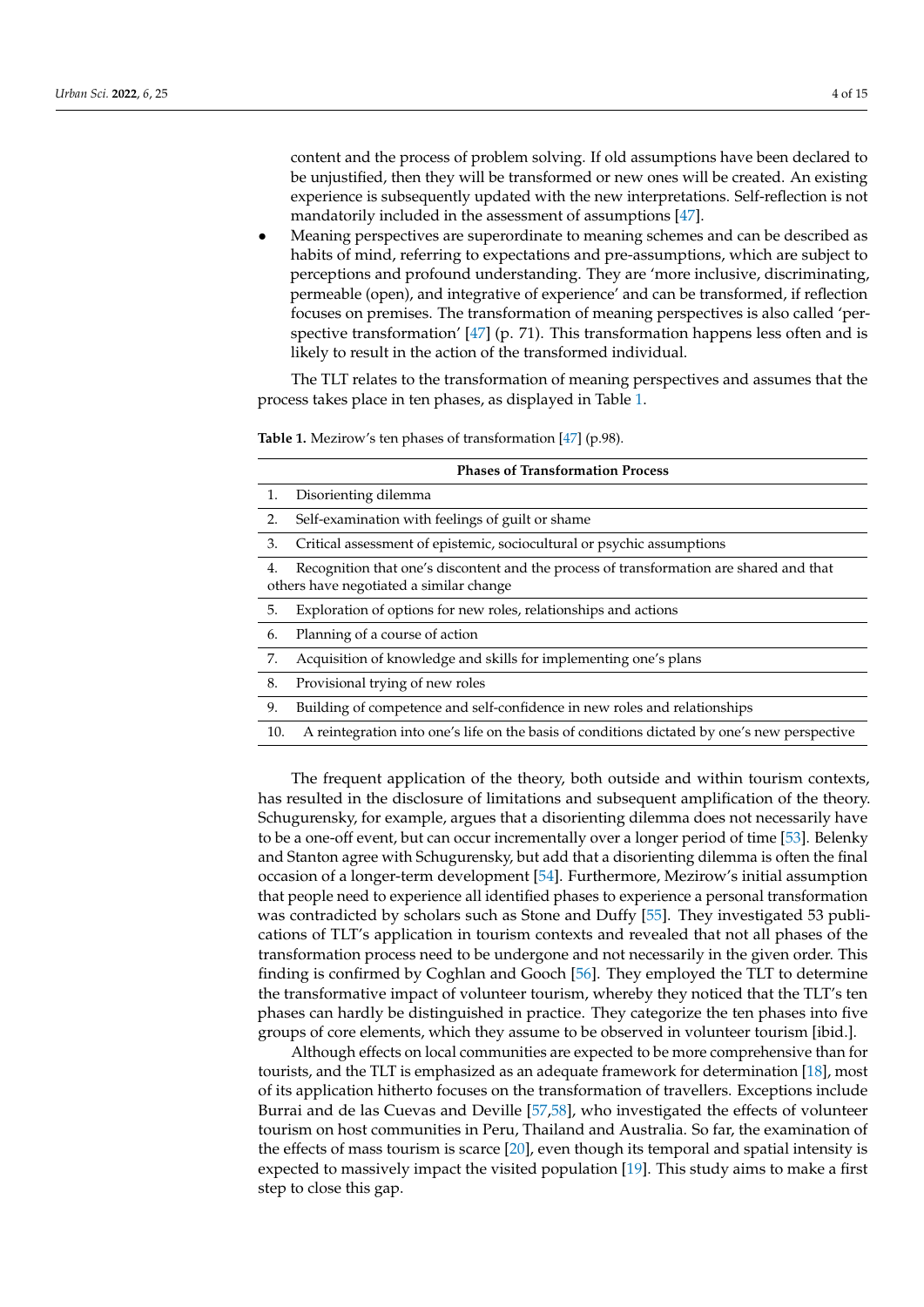#### **4. Case Study and Methods**

## *4.1. The Balearic Island of Mallorca*

The aforementioned events of OT and social movements demanding political action for fundamental change could also be witnessed on the Balearic Island of Mallorca. Approximately 25 different organizations as well as unorganized supporters attended demonstrations in the years prior to the pandemic, calling for a halt of uncoordinated tourism growth. They demanded fundamental changes that consider the needs of the inhabitants. A movement, which has been created particularly for this reason, is the Ciutat per a qui l'habita (City for the inhabitants; own translation). The members of this movement see the ever-increasing tourist industry as the main driver of social inequality as well as the environmental destruction of the island. They recognize structural problems, with the industry benefitting a few privileged people on the island at the expense of many others who suffer from the negative effects. As written in the movements' manifest,

'The solution to these structural problems cannot be delegated to the political parties, immersed in the developmentalist logics that they themselves supported with law and public investment by themselves. The only possible solution to the catastrophe cities are facing is the communal re-appropriation of urban territory within the framework of a selfsufficient economy and horizontal and solidary relations' [\[59\]](#page-13-27) (no page; own translation).

In the wake of the pandemic, Mallorca's tourism industry was severely suffering from the absence of foreign tourists. While the UNWTO identified a global drop of international tourism arrivals of 74% in 2020 compared to 2019 [\[60\]](#page-13-28), the Balearic Island of Mallorca even reported a breakdown from almost 12 million tourist arrivals in 2019 to approximately 2 million in 2020, which means a drop of more than 80% [\[61\]](#page-14-0). This led to dramatic financial declines for tourism businesses, with the government as well as people depending on the income from the travel industry.

These preconditions were considered to be essential for a potential case study. Further criteria such as accessibility of the destination, language spoken by the first author of this article, available information on OT and social movements in media and academia, etc., led to the election of Mallorca as an adequate case for this study.

#### *4.2. Methods*

To reveal the transformative effects of OT and the impact of reduced tourist numbers on residents, the subjective perceptions of these two events needed to be ascertained. Problem-centred interviews were considered to offer an appropriate survey technique. This method follows an open approach which builds upon pre-formulated, theory-based questions, allowing the acquisition of theory-based data, as well as creating an environment for dialogue and achieving valuable information beyond the theory-based questions [\[62\]](#page-14-1). The selection of interview partners was preceded by online research, including local (Mallorcan) media (e.g., Diariodemallorca and Mallorcazeitung), movements' websites (e.g., albasud and SET), and social media (e.g., Twitter and Facebook), as well as academic literature. Resulting potential candidates were contacted via email. Finally, twelve interviews with actors of the AOM were conducted in August and September 2021. The following institutions/organizational actors were engaged: Palma XXI, Ciutat per a qui l'habita, Terraferida, Amics de la Terra, Fridays For Future, GOB, Albasud, Habtur, federacio veins palma, University de las Baleares and University de las Baleares. All interviews lasted between 35 and 95 min. Nine interviews were carried out in offline meetings on the island of Mallorca in places chosen by the interview partners. At the request of three participants, their interviews took place online, using the software Cisco WebEx. All interviews were recorded, transcribed and subsequently coded using the software MAXQDA, following the guidelines of Kuckartz for software-supported qualitative content analysis [\[63\]](#page-14-2). The interview partners were anonymized and replaced by the Codes B1–B12. This study does not aim to be statistically representative, but rather offers an exploratory investigation based on understanding the meaning of subjective perceptual patterns.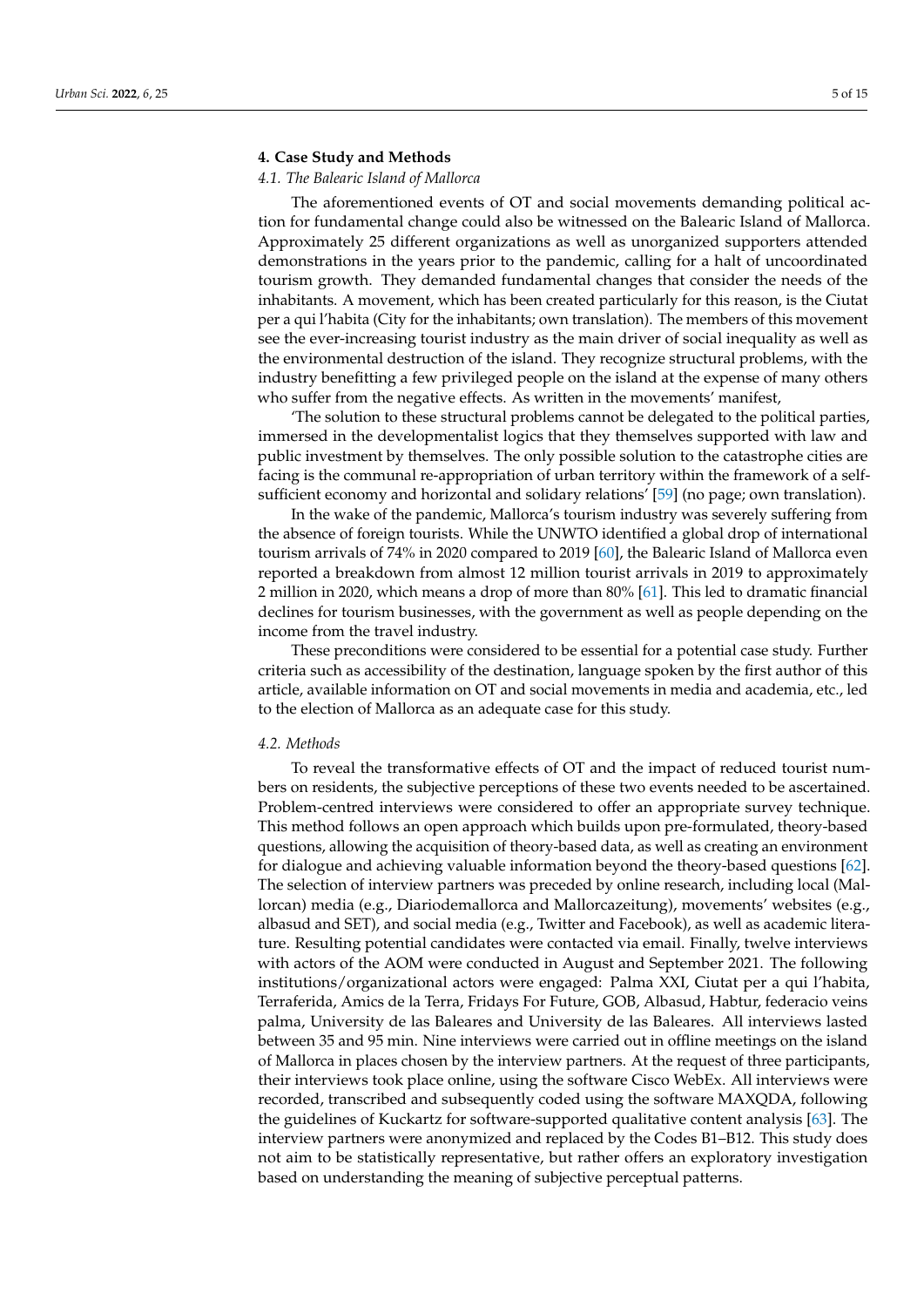As outlined in Section [3,](#page-2-0) it was also noted in this study that the distinction of the ten phases of the TLT in terms of content may lead to difficulties in conducting empirical research. In addition, it could not be ensured that all phases were mentioned by the interviewees due to limits in the time available for the interviews or a lack of memory of the respondents. Thus, a strict adherence to the ten phases as a condition for testifying transformative effects was assumed to bear the risk of wrong assessment of the transformation process. Accordingly, the ten phases of the TLT were grouped into the following five categories (Table [2\)](#page-5-0) which served as deductive codes for the analysis of the data.

<span id="page-5-0"></span>**Table 2.** Respondents' phases of transformation.

| <b>Adapted Phases of Transformation Process</b>                                                                                                                                                                                                          |                                                                                         |  |  |  |  |
|----------------------------------------------------------------------------------------------------------------------------------------------------------------------------------------------------------------------------------------------------------|-----------------------------------------------------------------------------------------|--|--|--|--|
| 1.                                                                                                                                                                                                                                                       | Disorienting dilemma which leads to questioning an original perspective (phase 1)       |  |  |  |  |
| 2.                                                                                                                                                                                                                                                       | Self-reflection and critical assessment of assumptions (phases 2 and 3)                 |  |  |  |  |
| Recognition that personal discontent and the process of transformation are<br>3.<br>shared/exploration of options for new roles, relationships and actions/building competence and<br>self-confidence in new roles and relationships (phases 4, 5 and 9) |                                                                                         |  |  |  |  |
| 4.                                                                                                                                                                                                                                                       | Plan a course of action/acquisition of knowledge and skills for action (phases 6 and 7) |  |  |  |  |
| 5.                                                                                                                                                                                                                                                       | New perspective and reintegration into society (10)                                     |  |  |  |  |

#### **5. Transformative Effects of OT**

Table [3](#page-5-1) illustrates which of the five categories interview partners mentioned/went through. In three cases (marked as dark grey) a transformation of perspective could be determined (Section [5.1\)](#page-5-2), while in seven cases (marked as white) a transformation could not be revealed without doubts, but a strong impact of tourism on their personal development, decisions taken and political and social attitudes was detected. They are further referred to as highly impacted (Section [5.2\)](#page-6-0). In two cases (marked as light grey) the influences were either less powerful or the interviews did not provide enough information to make an assessment. They are further referred to as not transformed (Section [5.3\)](#page-8-0).

| Interviewee<br>Phase | B1           | B <sub>2</sub>          | B <sub>3</sub> | <b>B4</b> | B5                | <b>B6</b> | B7                        | <b>B8</b>                 | <b>B9</b>               | <b>B10</b>                | <b>B11</b>          | <b>B12</b>                            |
|----------------------|--------------|-------------------------|----------------|-----------|-------------------|-----------|---------------------------|---------------------------|-------------------------|---------------------------|---------------------|---------------------------------------|
|                      | X            | $\mathbf{x}$            | X              | X         |                   | X         |                           | $\mathbf x$               | $\boldsymbol{\chi}$     |                           | $\boldsymbol{\chi}$ | $\boldsymbol{\mathsf{x}}$             |
|                      | $\mathbf x$  | $\mathbf x$             | X              | X         | x                 | X         |                           | $\mathbf x$               | $\mathbf{x}$            | $\mathbf{v}$<br>$\lambda$ |                     | $\mathbf{v}$<br>$\lambda$             |
|                      | $\mathbf{x}$ | $\overline{\mathbf{x}}$ | X              | X         | X                 | X         | $\boldsymbol{\mathsf{x}}$ | $\mathbf x$               | $\overline{\mathsf{x}}$ | $\mathbf{x}$              | $\boldsymbol{\chi}$ | $\boldsymbol{\mathsf{x}}$             |
|                      | $\mathbf x$  |                         | X              | X         | $\checkmark$<br>л | X         | X                         | $\mathbf x$               | $\mathbf{x}$            |                           |                     | $\overline{\phantom{a}}$<br>$\lambda$ |
|                      |              | $\mathbf{x}$            |                |           |                   |           |                           | $\mathbf{z}$<br>$\lambda$ | $\mathbf{x}$            |                           |                     |                                       |

<span id="page-5-1"></span>**Table 3.** Phases experienced by respondents.

#### <span id="page-5-2"></span>*5.1. Transformed*

For three interview partners (marked as dark grey), a transformation of perspective could clearly be revealed. The unequivocal assessment in their cases is based on their statements, which can be assigned to the defined categories of the transformation process, which finally resulted in a clearly changed perspective.

All three interviewees confirm that they originally were neither against tourism nor against a growth driven economy. B8 explains that his father was the owner of a hotel  $[$ ... ] my brother was the director of the hotel for a long time [ $\ldots$ ] and I was general director of tourism for two years' (Pos. 64, 65). B2's husband still owns a hotel in the south of the Spanish mainland and B9 states that he believed in the narrative of growth leading to prosperity for all. Today he calls himself a 'fool' because he believed it for too long. He now rejects this system of growth, which he calls a 'system that destroys happiness [which] is very worrying' (B9, Pos. 68).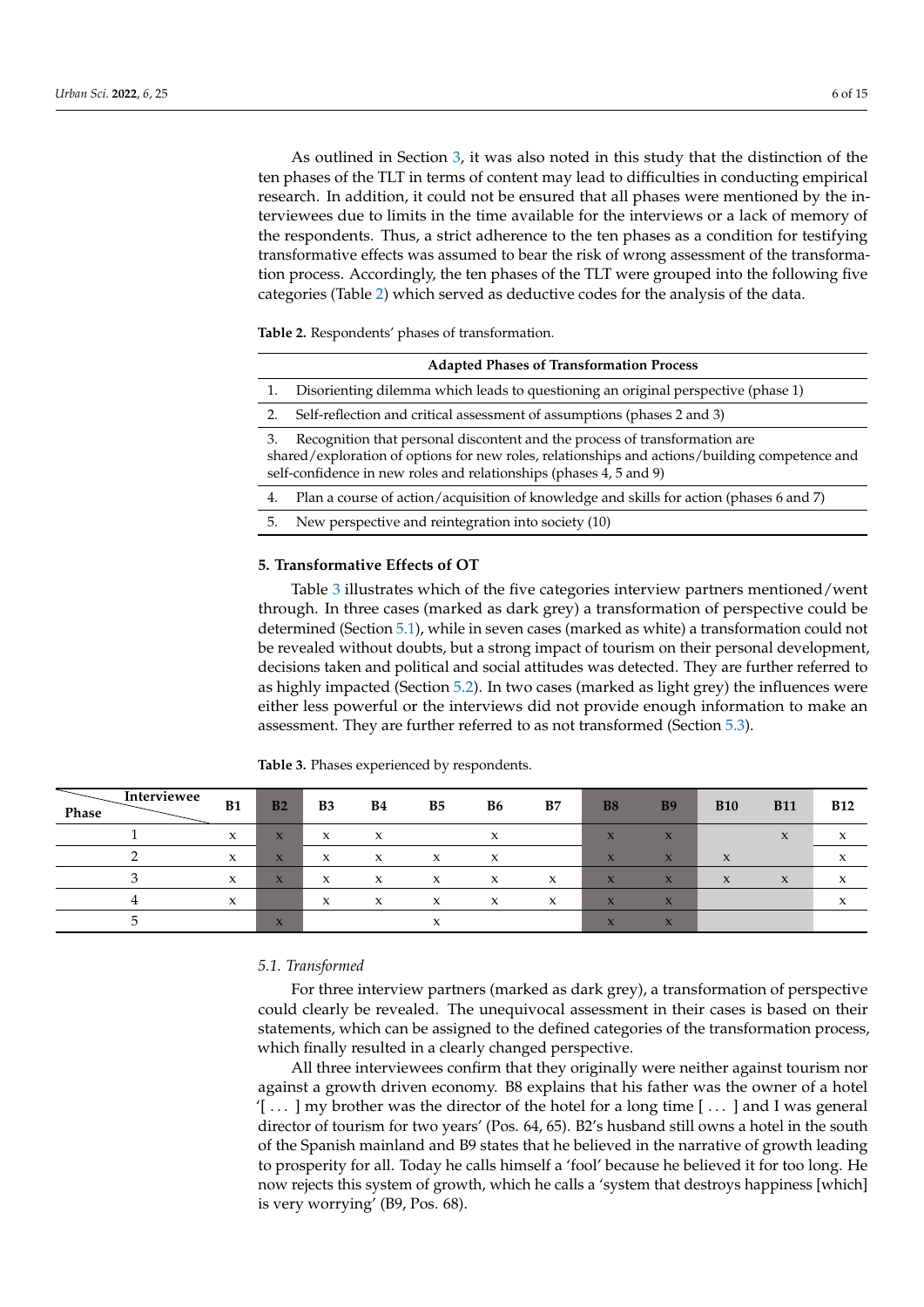Similarly, B2 says that she did not even question the story of necessary growth because these massive negative effects of tourism were just not imaginable. 'I think the growth here has become just without limits, that's our big problem' (B2, Pos. 31). She now blames herself, saying that she was so 'naïve' back then. Because, as she thinks, in the 1990s, it was still possible to make tourism sustainable, but now it is not, and the priority should be to stop it growing.

B8 mentions the ever-growing tourism industry's impact on the natural environment and the well-being of the local people as reasons for him to change entirely. 'It has changed me completely, it also changed my mood, it changed everything' (B8, Pos. 111). He further adds that he does not think that capitalism can be managed correctly. He instead is convinced that stronger changes are needed and that every person needs to change their own habits.

All three interviewees (B2, B8 and B9) mention certain experiences or moments of truth. These events made them reflect on the development of tourism, its impact on the island and its society, as well as on their own roles and perspectives. Events include the destruction of the environment, the intrusion into the residential environment by Airbnb and other peer-to-peer platforms, as well as personal events, such as the birth of children or grandchildren, as situations of reflection and reorientation.

A common feature is their activism in a social movement. While B2 has already been active for a few decades (Friends of the Earth) and has only recently joined the Fòrum de la Societat Civil, the other two interview partners have become active especially to address OT (Federació d'Associacions de Veïns de Palma and Fòrum de la Societat Civil).

In sum, the three respondents describe an impressive and frightening process of how the tourism development on the island has impacted their personal development and changed their habit of mind. Interestingly, all respondents in this category are between 60 and 80 years. This concurs with Mezirow's proposition that age may play an important role for reflection on and, finally, transformation of one's own perspective [\[47\]](#page-13-15).

#### <span id="page-6-0"></span>*5.2. Highly Impacted*

The seven respondents (B1, B3, B4, B5, B6, B7 and B12) in this category emphasised the strong impact of tourism on their daily lives and socio-economic and political opinions, as well as on their own behaviour and important decisions in their lives. However, a transformation could not be clearly demonstrated, which is mainly due to the theoretical assumption of the TLT, which only takes into account transformations of perspectives in adulthood. As the interviews with people between 40 and 60 years demonstrate, the experiences with tourism were already formative for their habits of mind while they were growing up with tourism but, apparently, they have not changed fundamentally in adulthood. It is, therefore, argued that tourism did form them but did not transform them.

B4 expresses this very clearly when saying that tourism is 'so important in our society. It's defining our political attitudes our linkages, the alliances, the social networks are very very much influenced by tourism' (Pos. 25). He further notes that tourism dictates the professional career of many and is an important reason why he became an academic. Without tourism, he would probably be working with livestock, as it is the family's tradition. He acknowledges that his decision has also had positive outcomes because it allows him to meet different scholars from abroad who are also interested in tourism in Mallorca.

B12 confirms the heavy impact of tourism on the choice of people's careers. She mentions a situation in her adolescence when many of her classmates decided against continuing school and aiming for a degree in favour of a job in tourism, e.g., as a waiter in a hotel or restaurant. She states that, for her, it is no problem to work as a waiter, if this is what one desires. However, as she continues, at the age of 17, people are often not able to see the long-term effects of their decisions and a waiter's salary seems to be okay, which in fact is very low. 'There you see, how the economic model and what it offers you shapes you when you are young, at the time when important decisions are made' (B12, Pos. 74). B1 further emphasizes this point by saying: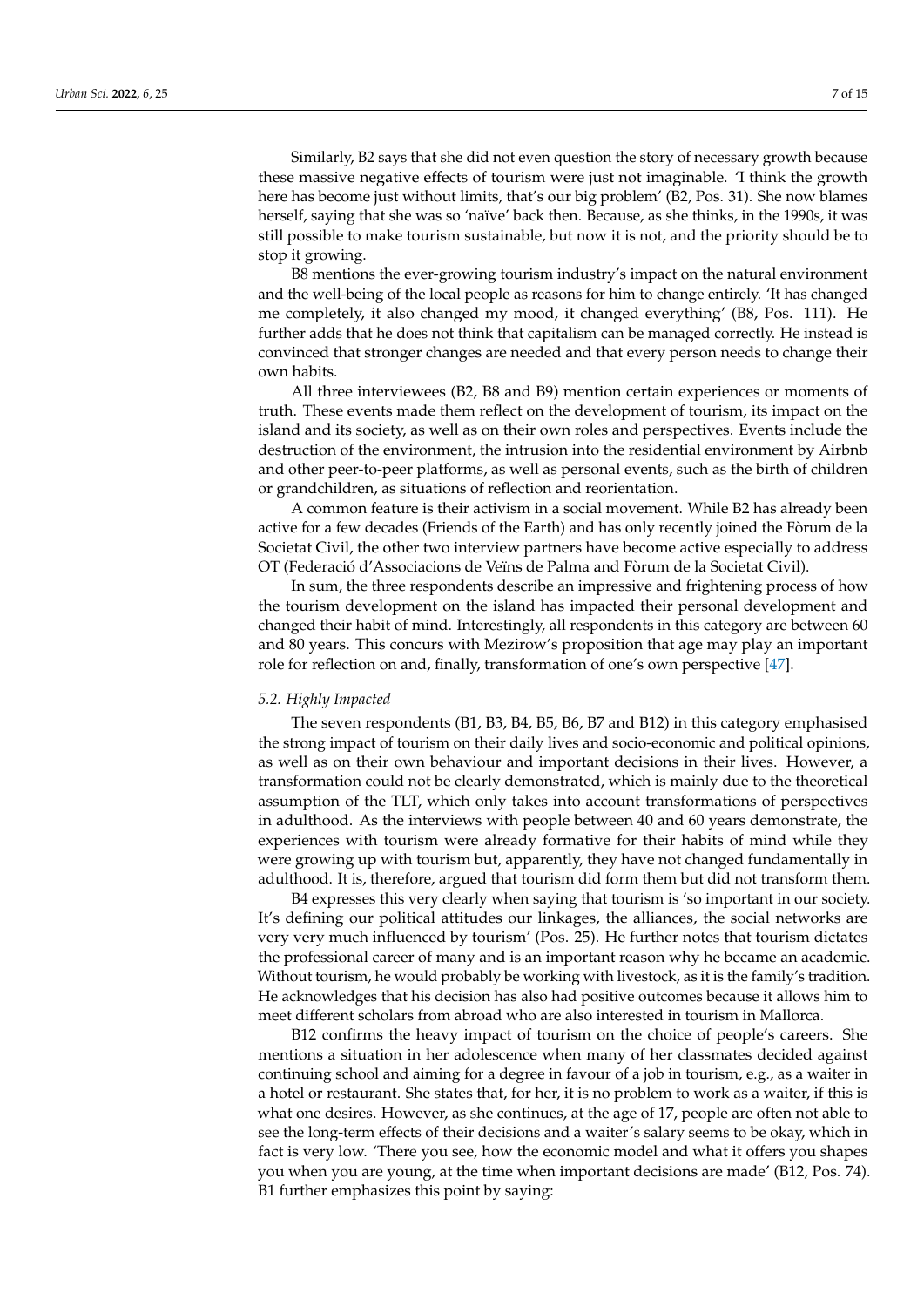'If you study whatever here, you might end up working as a waiter or working in a hotel because it doesn't matter what you are, what you desire, what your capacities are because at the end of the day there's nothing else than tourism' (Pos. 6).

As he further explains, he almost slid into a career in tourism without actively taking this decision. At the age of twelve, he started helping out his aunt in her shop for a few years, and it took him a while to realize that he did not like always being available, serving tourists and trying to sell things to them, and he left work to become a fisherman. As he later realized, he related 'tourism and working in tourism with stress, bad conditions and addictions' (B1, Pos. 19). Working as a fisherman, one of the few other possibilities at that time, is just another way to serve tourists, but it is an activity that takes place at least in the open air. B3 further comments that the dominant tourist economy leads to a loss of creativity and alienation from Mallorcan culture and ways of life, which formerly embraced cooperatives, different ways of economic activity and living in a more connected way with the natural environment. She tries to avoid this for her children, which was one reason for her to live on a farm, away from tourism.

Moreover, it is noticeable that many of the interviewees express a very low level of trust in politicians. According to them, tourism development in Mallorca is often linked to nepotism and corruption. It serves mainly the financial interests of a few people on the island, rather than the common good. Similar statements can also be found in the answers of other respondents.

The abovementioned effects on their development, decision making and actions are complemented by the impact on the political and socio-economic attitudes of the interviewees. With the exception of B7, all respondents make it clear that their experiences and analysis of tourism from different perspectives (academic, activist, political, economic or environmental) has resulted in the recognition that tourism is the practical application of a growth-driven capitalist system, which is seen as the underlying, systemic problem. B1 sums this up when declaring: 'Tourism is the way capital adopts here on the island. It has been a kind of a hegemonic activity which has transformed our society permanent' (Pos. 3). This insight is complemented by explicitly stating that they are not against tourism and tourists, but against the way capitalist tourism develops on the island. The goal, therefore, should be a fundamental, systemic change, as B6 states: 'they can't follow this model, that model is suicide' (Pos. 141). However, as B1 explains:

'The thing is that, if you want to change our societies, transform our societies, we have to change capitalism, or not change it but erode capitalism. But because capital and capitalism will not collapse by itself [ . . . ] so we have to kind of work for transforming it and not waiting for the collapse of capital not for the great revolution. And if we want to transform capital, of course we can think in big things, but we have to go to the concrete' (Pos. 128–130).

B7 has a rather pragmatic perspective on tourism as being positive and necessary for Mallorca. He underlines the economic benefits and the importance for thousands of people who are dependent on tourism as a source of income. For him, 'the capacity of tourism growth is not the problem. The problem is the risk associated with this huge increase of tourism' (B7, Pos. 261–262). From his point of view, this can be solved by proper management. Although his opinion differs from other respondents, his development and his actual life are also strongly influenced by tourism. This is confirmed by his assignment as a professor at the University (Universidad de les Illes Balears, Palma, Spain), where he is teaching and researching in tourism, as well as due to his voluntarily engagement in Habtur (Association of tourist rental properties in the Balearic Islands, Palma, Spain; own translation), an organization that represents the interests of private holiday property owners and advocates for peer-to-peer rentals.

Using the TLT, a personal transformation could not be attributed to B5's experience with tourism. As he stated, before he started creating knowledge about tourism's negative impacts, he did not see it as a problem. It was just normal for him because he never experienced anything else. Hence, the starting point for his critical observation of the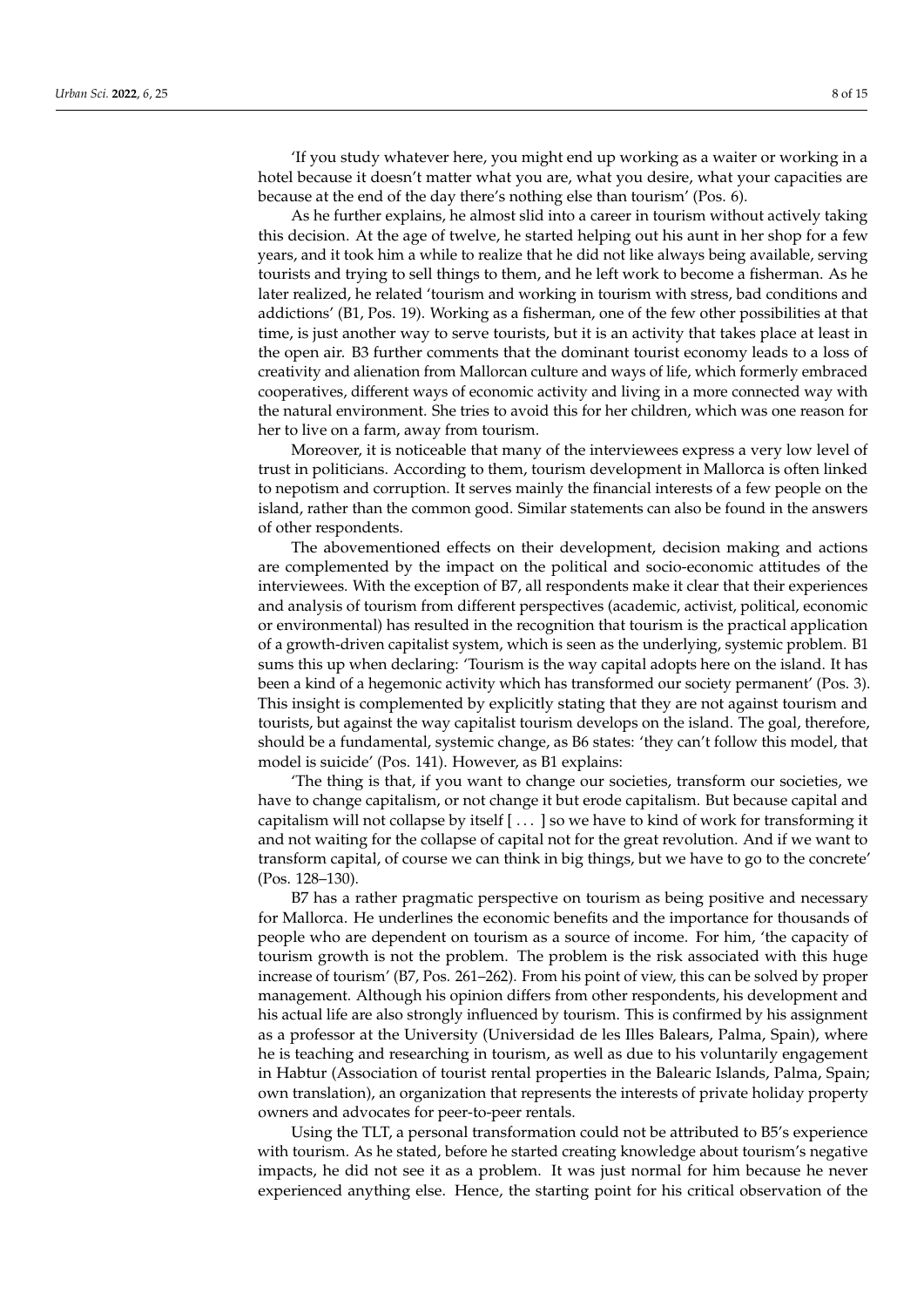environment and himself cannot being traced back to tourism; rather, in his case, it is traced to his preoccupation with climate change and his engagement with Fridays for Future (FFF). From the climate perspective, he derived his critical view of tourism, which he now considers to be one of the main problems to deal with on the island. Although tourism is not the initial factor for critical thinking in his case, it is assumed that tourism has influenced him and his personal development significantly. This is due to some statements, such as that he does not go to certain places because of crowding or that he was thinking about studying politics to have the possibility to change circumstances in Mallorca.

Those statements make it clear that the importance of tourism and the impact on residents is substantial. It is also clear that the impact on the interviewees' daily lives and important decisions, such as education or career choices, not only started with the appearance of OT, but emerged long before.

#### <span id="page-8-0"></span>*5.3. Not Transformed*

A transformation could not be determined for participant B10. This might be rooted in the short period of time that she has lived on the island and the already negative expectations she had before. Originally, she lived in Germany and moved to Mallorca for work a few years ago. As she states, the experience of tourism in Mallorca exceeded her already negative expectations. Significantly, the struggles to find an affordable apartment, the poor public transport and basically the feeling that everything on the island is made for the convenience of tourists instead of locals makes life difficult. It is noticeable that even after only a short period of time living and working on the island, she already experienced the negative impacts of tourism on her daily life. However, fundamental effects on her personal development or a transformation of perspective cannot be determined.

B11 is the only interviewee aged between 60 and 80 years who does not show tendencies towards a perspective transformation. In his case, this was mainly due to his statements about his personality and political opinion, which have not changed. 'My ideology has always been totally leftist' (B11, Pos. 54), even back in times when the tourist influx was rather little compared to the numbers of today. A transformative effect could therefore not be revealed. Nevertheless, he mentions the worsening of touristic pressure since the late 1990s, which was especially due to peer-to-peer platforms which increased the numbers of visitors and even brings them to the houses of residents, which is highly disturbing.

#### **6. Impact of Tourism Reduction on Residents' Transformation**

Regarding the influence of the drastic reduction of tourists on interviewees' perspectives during the pandemic in 2020 and 2021, a clear picture emerges, as displayed in Table [4.](#page-8-1) The interviews revealed that none of the respondents fundamentally changed their minds. On the contrary, for most respondents, it even confirmed their opinions and the necessity of considering fundamental changes to the growth-driven economic monoculture of tourism. For them, it displayed the dependency and fragility of the economy and, furthermore, demonstrated the massive impact on the environment.

<span id="page-8-1"></span>**Table 4.** Impact of tourism reduction on residents' opinion.

| <b>Impact on Opinion</b> | Interviewee                                   |  |  |  |  |  |
|--------------------------|-----------------------------------------------|--|--|--|--|--|
| Yes                      |                                               |  |  |  |  |  |
| Not really decided       | <b>B5</b>                                     |  |  |  |  |  |
| No                       | B1; B2; B3, B4; B6; B7; B8; B9; B10; B11; B12 |  |  |  |  |  |

B3 describes the pandemic as an important event for self-reflection for the social movements regarding their proposed solutions and strategy for tourism development. For her, the pandemic illustrated what happens when tourism is drastically reduced, as some actors of the social movement demanded before the pandemic. 'The women who were with us in 2017 at the demonstration will be out of work tomorrow [ . . . ] so this was like a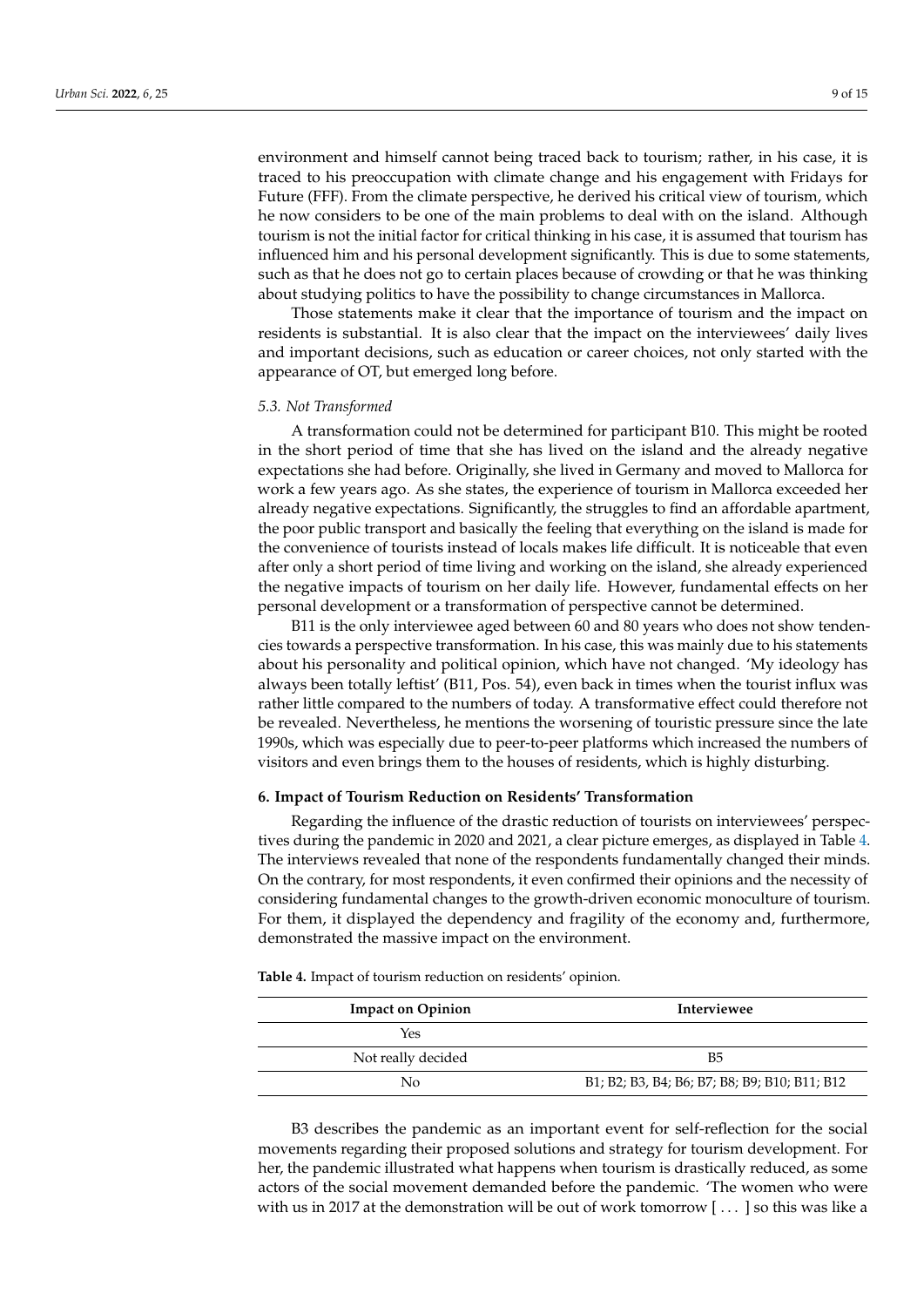signal for less theory and more reality' (B3, Pos. 98–100). Since then, as she explains, they are working more on solutions that can be applied in practice, considering people who depend on the income from tourism. According to Buber, this is an important realization because, for a transformation of a society, it is important to know what the new structures will look like afterwards, otherwise the old structures will strike back [\[64\]](#page-14-3).

There is also widespread agreement that fundamental changes or even a transformation of the socio-economic system, as intended by members of the social movements, are less likely than before the pandemic. It is feared that the pandemic even plays into the hands of supporters of previous tourism development, as stated by B4, who argues: 'It's like in the crisis of 2008, we are having this kind of shock doctrine, it's establishing the rules and the governments are answering to this situation making rules more flexible' (Pos. 73). A similar scenario is expected by B8:

'And they will say, you see, we already said that everything will recover well, everything will work well, we will adjust the tourism of excesses and the energy changes and the climate change, we will make adjustments. Now with this money from Europe that we have, imagine the amount of changes that we can make. So they sell this discourse. The narrative is *we are going to recover and we are going to transform the society ecologically.*

We, the group that we call the civil society forum with these 25 entities, we don't believe in that. We believe that things have changed profoundly, that things are not going to be like before and that we have to prepare for a profound change. Prepare for a profound change, we have to make a system of a different government' (Pos. 94–95).

The prediction of B4 could not have been more accurate, as it recently turned out. In January 2022, Francina Armengol (President of the Balearic Islands) presented measures for a green tourism concept on the Balearic Islands, which will be supported by the EU with EUR 55 million. The concept was firmly rejected by Milagros Carreño, the spokesperson of the movement Kelly's (Cleaners' Association). Significantly, the installation of heightadjustable beds to improve the working conditions of the cleaning staff was called a plaster, which does not consider the demands of the employees [\[65\]](#page-14-4).

## **7. Additional Findings**

# *7.1. Age and Consciousness of Change*

As mentioned, all interview partners who were considered to have experienced a transformation of perspective are aged between 60 and 80 years. In the interviews, it was striking that they checked the actual situation of Mallorca against their own memories, which date back several decades. The recognized changes consist of serious degradation of the environment, traffic, pollution of air and water, deteriorating quality of life and working conditions in tourism business, as well as drastic negative impact on the local society and no longer existing contact between local people and tourists.

These statements were especially contrasted by the statements of the youngest interview partner B5 (22 years at the time of the interview), who explained:

'Well, since I was a child it is true that I didn't see it [tourism] as much of a problem because I hadn't read much about it, I hadn't gone much deeper into the subject and I saw it as just another part of the everyday life that Mallorca has always been dedicated to and has always lived with' (B5, Pos. 11).

He makes it clear that, at first, he did not see tourism as a problem because he never experienced anything different. His knowledge about tourism and critics of its negative impacts results mainly from reading on the topic and actual debates dealing with the issue.

In the category of interview partners aged between 40 and 60 years, it is noticeable that certain historical events, such as the Olympic Games in Barcelona in 1992 or the experiences of the years after the financial crisis of 2008, were noted to have had great influence on the acceleration of the tourism industry on the island. However, they also describe that their memories are limited to a period when tourism on the island was already a dominant part of everyday life, as B12 makes clear: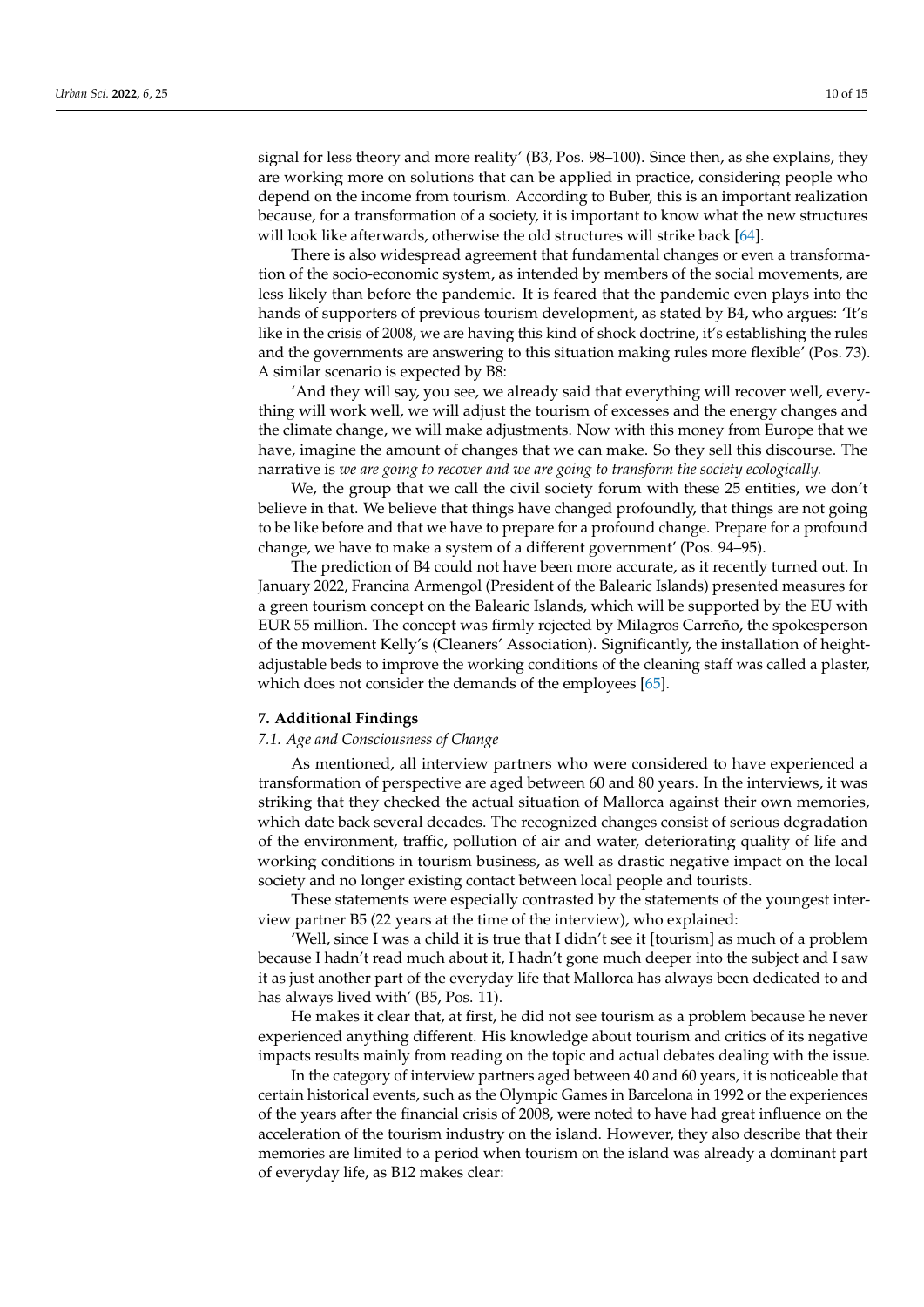'On the one hand I have normalized the fact that my daily environment is a tourist place, because I have always lived like that, I have not known it in any other way, maybe my grandparents have known it in another way and they can compare but I have not, therefore for me it is something normal in the sense that it is daily and on the other hand it generates a rejection' (Pos. 49).

A concept that considers age-dependent perceptions is the shifting baseline syndrome (SBS). The SBS originates from fishery sciences and became well known through a publication by Daniel Pauly in 1995, who used this concept to describe different perceptions of environmental degradation depending on the age of the observer [\[66\]](#page-14-5). According to him, fishery scientists from different generations accept 'as a baseline the stock size and species composition that occurred at the beginning of their careers, and uses this to evaluate changes' [\[66\]](#page-14-5) (p. 430). In a figurative sense, this means that 'each generation grows up being accustomed to the way their environment looks and feels, and thus, in a system experiencing progressive impoverishment, they do not recognize how degraded it has become over the course of previous generations' [\[67\]](#page-14-6) (p. 3). Kahn names the phenomenon 'environmental generational amnesia' [\[68\]](#page-14-7) (p. 93), which, according to Soga and Gaston, might lead to enhanced tolerance for environmental destruction, influence people's opinion about the worthiness of natural protection and generate the inadequate definition of limits for the use of natural resources [\[67\]](#page-14-6).

Since Pauly's publication, the concept is frequently applied in environmental studies and neighbouring disciplines, but it has hardly been applied in cultural or social sciences, although it is well suited to explain congruous occurrences [\[69\]](#page-14-8). We argue that the SBS is an adequate concept to be applied in tourism, and especially when it comes to issues regarding OT. It offers a new perspective on the assumption of the impact of tourism on societal and natural resources. The consideration of different baselines might, furthermore, be helpful to set limits for tourism growth in policy practice, both on the island of Mallorca and other destinations coping with OT.

#### *7.2. Dependence and Reflection*

In tourism research, the assumption persists that people who personally profit from tourism, i.e., employees in the tourism industry, are more likely to accept high numbers of visitors. Criticism, on the other hand, is mainly expressed by privileged people financially independent of tourism. This explanation also became clear during this investigation. One interview partner accused actors of the AOM of recruiting mainly academics who are sitting comfortably in an ivory tower, unaware of or indifferent to the life realities of the majority of the inhabitants who earn a living from tourism.

In fact, none of the interviewees derives their main income from working in the tourism industry. All of them are either students, employed in the public sector or at an NGO, pensioners or journalists. The aforementioned accusation can, therefore, not be denied. However, is it really that easy? A possibility, which has received insufficient consideration in tourism research, is given by Mezirow [\[50\]](#page-13-18). Referring to Habermas, he explains that participating in critical–dialectical discourse, critical thinking and reflection of oneself and one's environment are only possible for individuals who are free to think and do not find themselves in situations of dependency, fear, illness, etc.

As the pandemic unfortunately makes clear, many people in tourist destinations are highly dependent on their income from tourism. Building on Mezirow's statement, such dependency and insecurity might finally hinder people from critical thinking and personal transformation. Taking this perspective could provide another explanation as to why there are mainly economically independent individuals among the critical voices. This observation would further address the question as to whether the acceptance of large crowds of tourists is intrinsic, or if the tourism industry in turn creates a dependency that prevents people from thinking critically about their own situation as well as about their environment. This perspective has received too little attention in tourism research and must be taken into account in the debate on OT.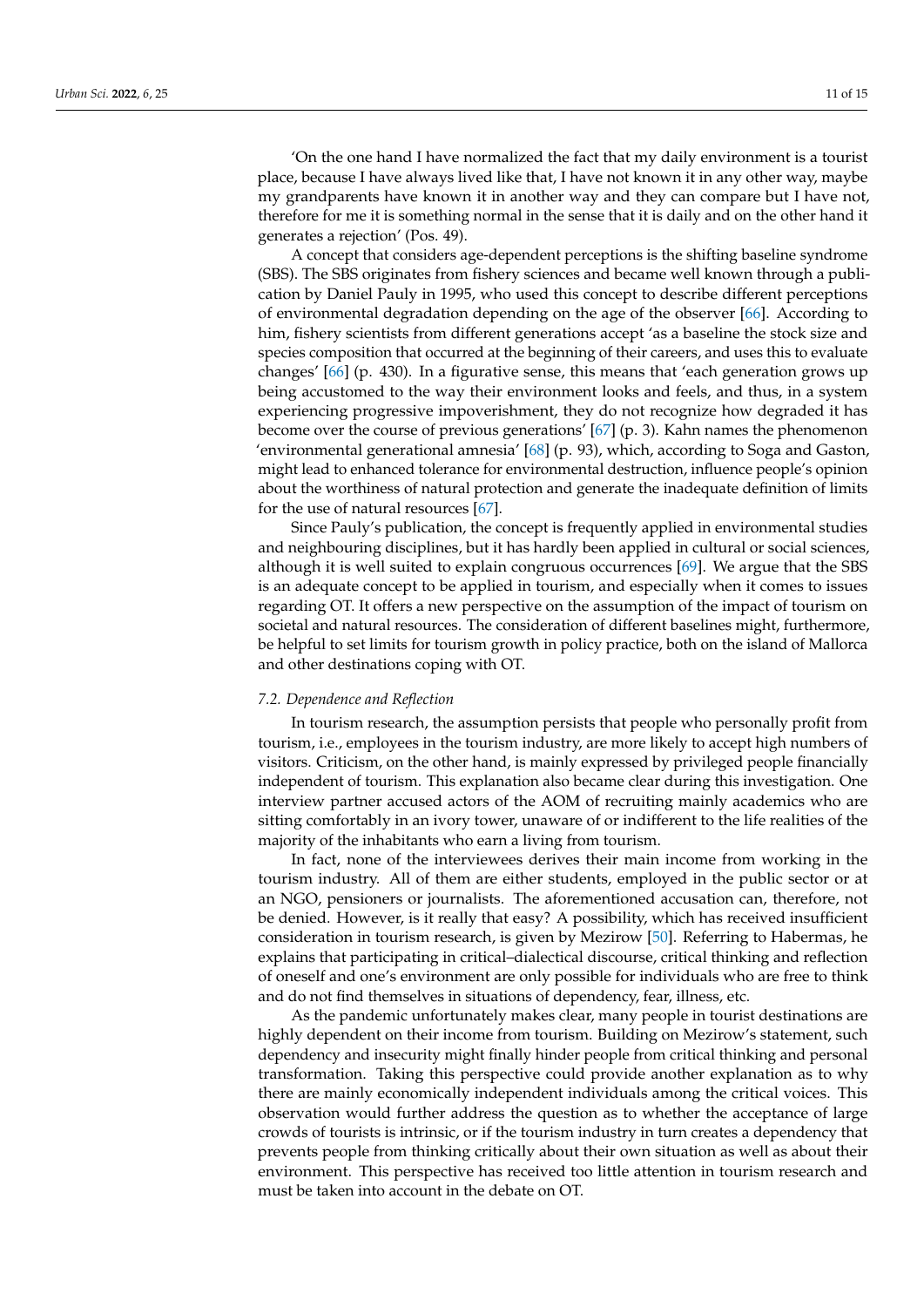#### **8. Conclusions and Implications**

This empirical study confirms the potentially serious impacts of tourism on the local people who are exposed to it. Depending on socio-demographic factors, these effects can have a formative or transformative character. The research question of whether OT can have transformative effects on residents can, therefore, clearly be affirmed for the analysed case. The reduction in tourist numbers due to the pandemic, on the other hand, revealed no transformative impact on the interviewees; rather, it reinforced their positions and opinions. It further becomes clear that tourism can have a strong, negative influence on the personal development of residents, which was especially clear for interview partners aged between 40 and 60 years, whom we describe as being formed by tourism. Thus, this observation even goes beyond the original assumption that OT has profound socio-psychological influences on residents by demonstrating that tourism development can already have such consequences long before the phenomenon of OT is officially acknowledged. If tourism is to live up to its own claims of generating positive effects for all stakeholders, a fundamental shift away from previously dominant practices is inevitable. The concerns of locals must be taken seriously and put before those of travellers and profit-seeking people and companies. Additionally, the liberation from growth as the main criterion for tourism success and the diversification of the economic monoculture are essential. The authors agree with some of the protesters that degrowth might be an adequate concept.

These results further confirm that tourism scholars have, so far, paid too little attention to the socio-psychological effects of tourism on residents. We criticize the widely accepted adherence to outdated and simplified models and approaches to explain tourisms' impact on destinations and its residents. This criticism can best be illustrated by using the example of Doxey's famous Irritation Index from 1975 [\[12\]](#page-12-7). At the time the model was developed almost 50 years ago, international tourist arrivals were about 250 million [\[70\]](#page-14-9), about onesixth of the arrivals in 2019 and some 35% below the 380 million of the pandemic year 2020 [\[60\]](#page-13-28). Furthermore, the model suggests the worst case being residents' negative notions towards tourism itself, leaving further socio-psychological consequences unrecognized. As it is shown in this paper, both assumptions do not reflect the actual reality of global tourism, which has developed into one of the world's biggest industries, transforming places and people irreversibly. We call on tourism researchers to take these circumstances into account and to apply open approaches and perspectives that adequately reflect these circumstances.

**Author Contributions:** Conceptualization, S.A. and G.-J.H.; methodology, S.A.; software, S.A.; investigation, S.A.; resources, S.A.; writing—original draft preparation, S.A.; writing—review and editing, S.A., G.-J.H. and D.R.; visualization, S.A.; supervision, G.-J.H. and D.R.; project administration, S.A. and G.-J.H. All authors have read and agreed to the published version of the manuscript.

**Funding:** This research received no external funding.

**Institutional Review Board Statement:** The process of the study and consent form was approved by the Research Information Service of the Radboud University on 30 July 2021. However, a code was not given. Please find the consent form, which was handed out to all participants and signed by them, as email attachment.

**Informed Consent Statement:** Informed consent was obtained from all subjects involved in the study.

**Data Availability Statement:** The data generation as well as the storage follows the guidelines of Radboud University. Recordings as well as consent forms are stored for 10 years. The data contain personal information of the interview participants and will, therefore, not be made publicly available.

**Conflicts of Interest:** The authors declare no conflict of interest.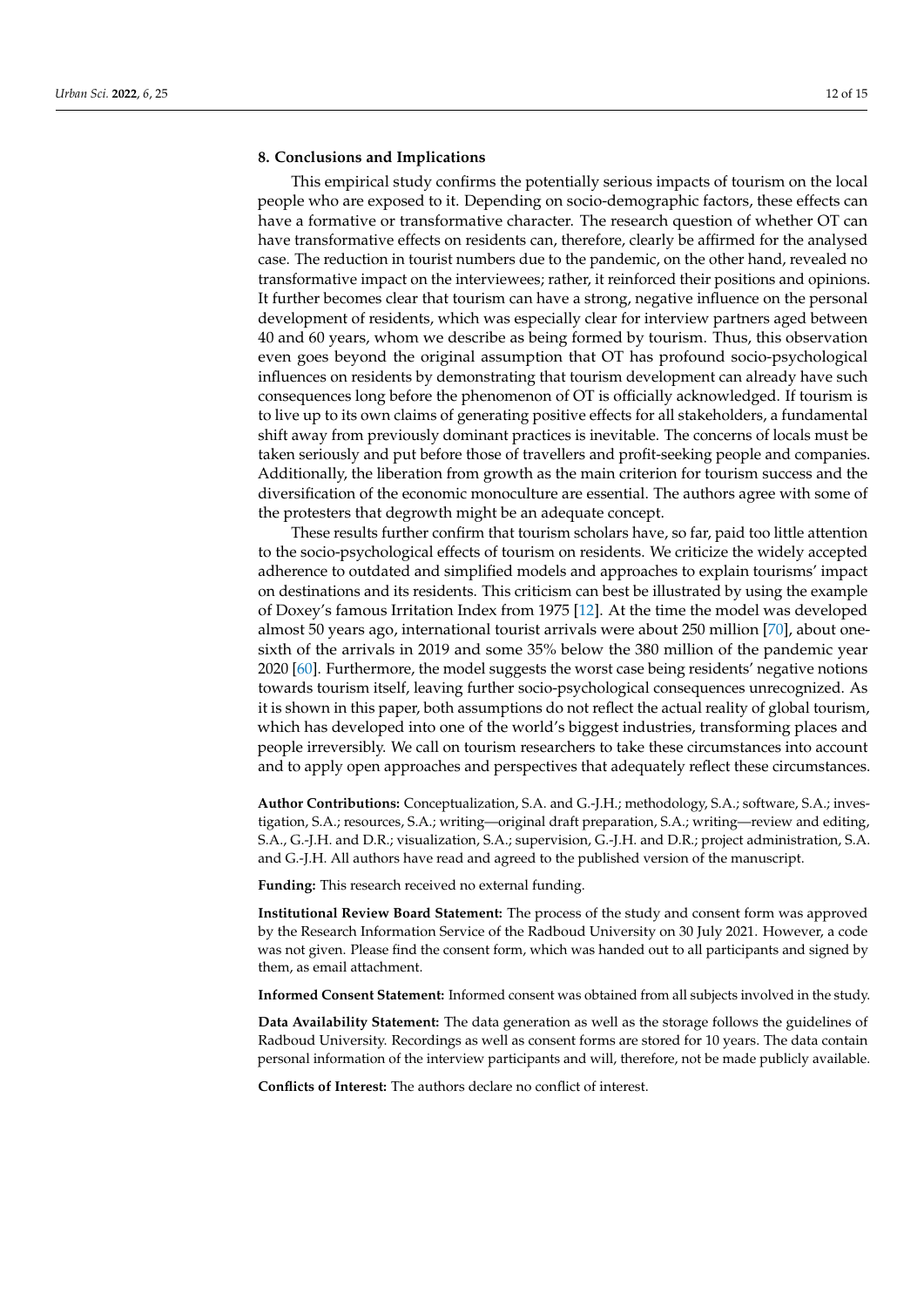## **References**

- <span id="page-12-0"></span>1. World Travel & Tourism Council. *Travel & Tourism Economic Impact*; WTTC: London, UK, 2020; Available online: [https://wttc.](https://wttc.org/Research/Economic-Impact) [org/Research/Economic-Impact](https://wttc.org/Research/Economic-Impact) (accessed on 8 March 2022).
- <span id="page-12-1"></span>2. World Tourism Organisation. *International Tourism Growth Continues to Outpace the Global Economy*; UNWTO: Madrid, Spain, 2020. Available online: <https://www.unwto.org/international-tourism-growth-continues-to-outpace-the-economy> (accessed on 8 March 2022).
- <span id="page-12-2"></span>3. Peeters, P.; Gössling, S.; Klijs, J.; Milano, C.; Novelli, M.; Dijkmans, C.; Eijgelaar, E.; Hartman, S.; Heslinga, J.; Isaac, R.; et al. *Research for TRAN Committee—Overtourism: Impact and Possible Policy Responses*; European Parliament: Strasbourg, France, 2018.
- <span id="page-12-3"></span>4. Amrhein, S.; Hospers, G.J.; Reiser, D. Impact of Overtourism on Residents. In *Routledge Handbook of Social Psychology of Tourism*, 1st ed.; Gursoy, D., Çelik, S., Eds.; Routledge: London, UK, 2022.
- 5. Milano, C. Overtourism, malestar social y turismofobia. Un debate controvertido. *PASOS Rev. Tur. Patrim. Cult.* **2018**, *16*, 551–564. [\[CrossRef\]](http://doi.org/10.25145/j.pasos.2018.16.041)
- 6. Szromek, A.R.; Hysa, B.; Karasek, A. The Perception of Overtourism from the Perspective of Different Generations. *Sustainability* **2019**, *11*, 7151. [\[CrossRef\]](http://doi.org/10.3390/su11247151)
- 7. Mansilla, J.A.; Milano, C. Becoming centre: Tourism placemaking and space production in two neighborhoods in Barcelona. *Tour. Geogr.* **2019**, 1–22. [\[CrossRef\]](http://doi.org/10.1080/14616688.2019.1571097)
- <span id="page-12-4"></span>8. Russo, A.P.; Scarnato, A. "Barcelona in common": A new urban regime for the 21st-century tourist city? *J. Urban Aff.* **2018**, *40*, 455–474. [\[CrossRef\]](http://doi.org/10.1080/07352166.2017.1373023)
- <span id="page-12-5"></span>9. Gössling, S.; Scott, D.; Hall, C.M. Pandemics, tourism and global change: A rapid assessment of COVID-19. *J. Sustain. Tour.* **2021**, *29*, 1–20. [\[CrossRef\]](http://doi.org/10.1080/09669582.2020.1758708)
- 10. Haywood, K.M. A post COVID-19 future—Tourism re-imagined and re-enabled. *Tour. Geogr.* **2020**, *22*, 599–609. [\[CrossRef\]](http://doi.org/10.1080/14616688.2020.1762120)
- <span id="page-12-6"></span>11. Tremblay-Huet, S.; Lapointe, D. The New Responsible Tourism Paradigm: The UNWTO's Discourse Following the Spread of COVID-19. *Tour. Hosp.* **2021**, *2*, 248–260. [\[CrossRef\]](http://doi.org/10.3390/tourhosp2020015)
- <span id="page-12-7"></span>12. Doxey, G.V. A causation theory of visitor-resident irritants: Methodology and research inferences. In *The Impact of Tourism: Travel Research Association, Proceedings of the 6th Annual Conference, San Diego, CA, USA, 8–11 September 1975*; University of Utah: Salt Lake City, UT, USA; pp. 195–198.
- <span id="page-12-8"></span>13. D'Eramo, M.; Kempter, M. *Die Welt Im Selfie: Eine Besichtigung Des Touristischen Zeitalters (Erste Auflage)*; Suhrkamp: Berlin, Germany, 2018.
- <span id="page-12-9"></span>14. Fletcher, R.; Mas, I.M.; Blanco-Romero, A.; Blázquez-Salom, M. Tourism and degrowth: An emerging agenda for research and praxis. *J. Sustain. Tour.* **2019**, *27*, 1745–1763. [\[CrossRef\]](http://doi.org/10.1080/09669582.2019.1679822)
- 15. Milano, C.; Novelli, M.; Cheer, J.M. Overtourism and degrowth: A social movements perspective. *J. Sustain. Tour.* **2019**, *27*, 1857–1875. [\[CrossRef\]](http://doi.org/10.1080/09669582.2019.1650054)
- <span id="page-12-10"></span>16. Valdivielso, J.; Moranta, J. The social construction of the tourism degrowth discourse in the Balearic Islands. *J. Sustain. Tour.* **2019**, *27*, 1876–1892. [\[CrossRef\]](http://doi.org/10.1080/09669582.2019.1660670)
- <span id="page-12-11"></span>17. Novy, J.; Colomb, C. Urban Tourism as a Source of Contention and Social Mobilisations: A Critical Review. *Tour. Plan. Dev.* **2019**, *16*, 358–375. [\[CrossRef\]](http://doi.org/10.1080/21568316.2019.1577293)
- <span id="page-12-12"></span>18. Reisinger, Y. Personal Transformation and Travel and Tourism. In *Transformational Tourism: Host Perspectives*; Reisinger, Y., Ed.; CABI: Wallingford, UK, 2015; pp. 6–14.
- <span id="page-12-13"></span>19. Bruner, E.M. Transformation of self in tourism. *Ann. Tour. Res.* **1991**, *18*, 238–250. [\[CrossRef\]](http://doi.org/10.1016/0160-7383(91)90007-X)
- <span id="page-12-14"></span>20. Gösslingabc, S.; Mc Cabed, S.; Chen, N.C. A socio-psychological conceptualisation of overtourism. *Ann. Tour. Res.* **2020**, *84*, 102976. [\[CrossRef\]](http://doi.org/10.1016/j.annals.2020.102976) [\[PubMed\]](http://www.ncbi.nlm.nih.gov/pubmed/32834222)
- <span id="page-12-15"></span>21. Cavender, R.; Swanson, J.R.; Wright, K. Transformative travel: Transformative learning through education abroad in a niche tourism destination. *J. Hosp. Leis. Sport Tour. Educ.* **2020**, *27*, 100245. [\[CrossRef\]](http://doi.org/10.1016/j.jhlste.2020.100245)
- 22. Lean, G. Transformative travel: A mobilities perspective. *Tour. Stud.* **2012**, *12*, 151–172. [\[CrossRef\]](http://doi.org/10.1177/1468797612454624)
- <span id="page-12-16"></span>23. Ross, S.L. Transformative Travel: An Enjoyable Way to Foster Radical Change. *ReVision* **2010**, *32*, 54–61. [\[CrossRef\]](http://doi.org/10.4298/REVN.32.1.54-62)
- <span id="page-12-17"></span>24. Mezirow, J. Perspective Transformation. *Adult Educ.* **1978**, *28*, 100–110. [\[CrossRef\]](http://doi.org/10.1177/074171367802800202)
- <span id="page-12-18"></span>25. Dodds, R.; Butler, R. Conclusion. In *Overtourism: Issues, Realities and Solutions*; Dodds, R., Butler, R., Eds.; De Gruyter Oldenbourg: Berlin, Germany; Boston, MA, USA, 2019; pp. 262–276.
- <span id="page-12-19"></span>26. Koens, K.; Postma, A.; Papp, B. Is Overtourism Overused? Understanding the Impact of Tourism in a City Context. *Sustainability* **2018**, *10*, 4384. [\[CrossRef\]](http://doi.org/10.3390/su10124384)
- <span id="page-12-20"></span>27. Colomb, C.; Novy, J. (Eds.) Contemporary geographies of leisure, tourism and mobility. In *Protest and Resistance in the Tourist City*; Routledge: London, UK, 2016.
- 28. Mihalic, T. Conceptualising overtourism: A sustainability approach. *Ann. Tour. Res.* **2020**, *84*, 103025. [\[CrossRef\]](http://doi.org/10.1016/j.annals.2020.103025)
- 29. Romero-Padilla, Y.; Cerezo-Medina, A.; Navarro-Jurado, E.; Romero-Martínez, J.M.; Guevara-Plaza, A. Conflicts in the tourist city from the perspective of local social movements. *Boletín Asoc. Geógrafos Españoles* **2019**. [\[CrossRef\]](http://doi.org/10.21138/bage.2837)
- <span id="page-12-21"></span>30. Séraphin, H.; Gladkikh, T.; Vo Thanh, T. (Eds.) *Overtourism: Causes, Implications and Solutions*, 1st ed.; Palgrave Macmillan: Cham, Switzerland, 2020. [\[CrossRef\]](http://doi.org/10.1007/978-3-030-42458-9)
- <span id="page-12-22"></span>31. Antunes, B.; March, H.; Connolly, J.J. Spatializing gentrification in situ: A critical cartography of resident perceptions of neighbourhood change in Vallcarca, Barcelona. *Cities* **2020**, *97*, 102521. [\[CrossRef\]](http://doi.org/10.1016/j.cities.2019.102521)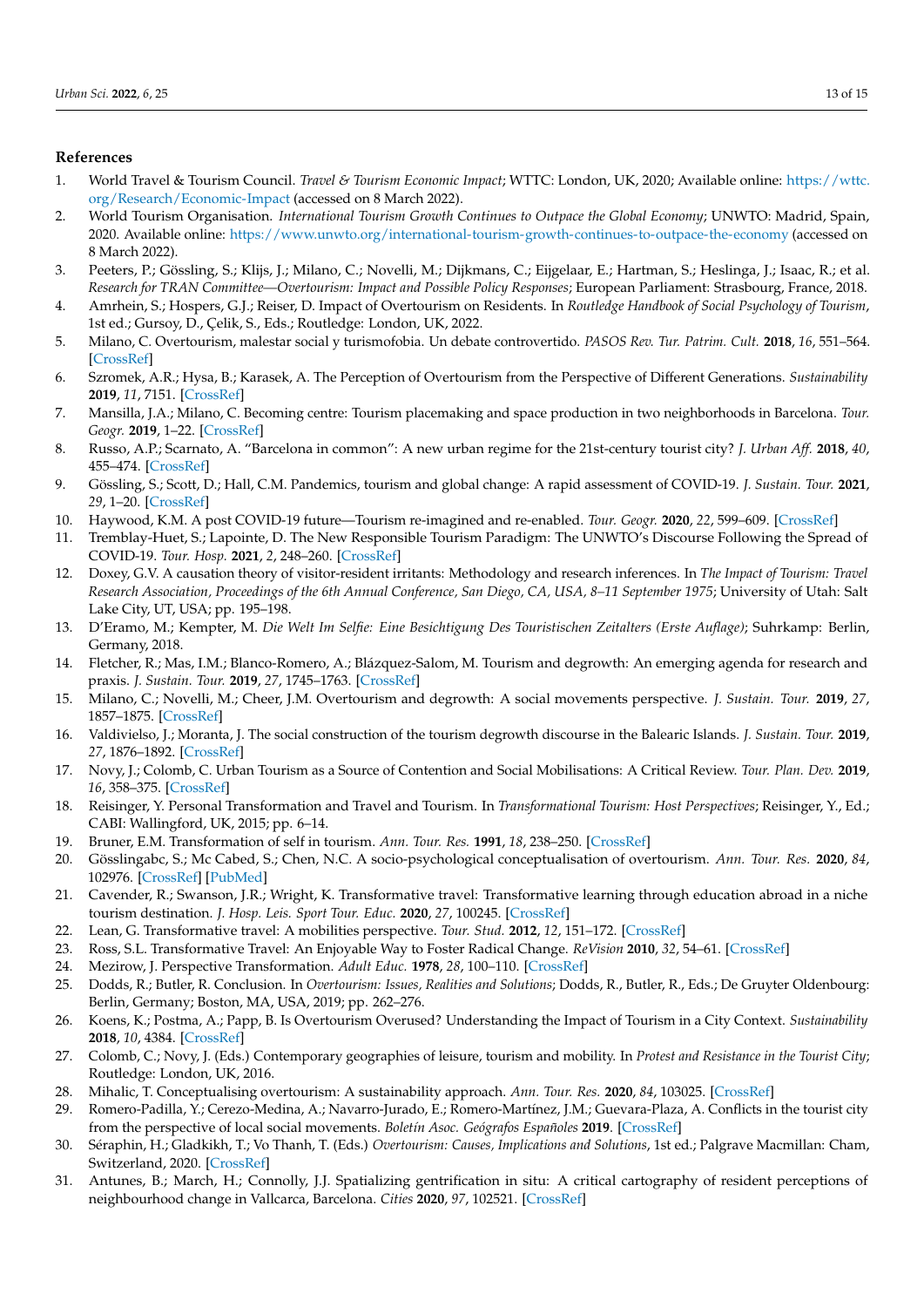- <span id="page-13-0"></span>32. Vollmer, L. *Strategien Gegen Gentrifizierung*; Schmetterling Verlag: Stuttgart, Germany, 2018.
- <span id="page-13-1"></span>33. Cocola-Gant, A.; Gago, A.; Jover, J. Tourism, Gentrification and Neighbourhood Change: An Analytical Framework—Reflections from Southern European Cities. In *The Overtourism Debate*; Emerald: Bingley, UK, 2020; pp. 121–135.
- <span id="page-13-2"></span>34. Mansilla López, J.A. Vecinos en peligro de extinción. Turismo urbano, movimientos sociales y exclusión socioespacial en Barcelona. *PASOS. Rev. Turismo Patrim. Cult.* **2018**, *16*, 279–296. [\[CrossRef\]](http://doi.org/10.25145/j.pasos.2018.16.020)
- <span id="page-13-3"></span>35. Diaz-Parra, I.; Jover, J. Overtourism, place alienation and the right to the city: Insights from the historic centre of Seville, Spain. *J. Sustain. Tour.* **2021**, *29*, 158–175. [\[CrossRef\]](http://doi.org/10.1080/09669582.2020.1717504)
- <span id="page-13-4"></span>36. Butler, R. Overtourism in rural settings: The Scottish highlands and islands. In *Overtourism: Issues, Realities and Solutions*; Dodds, R., Butler, R., Eds.; De Gruyter Oldenbourg: Berlin, Germany; Boston, MA, USA, 2019; pp. 199–213.
- <span id="page-13-5"></span>37. Assemblea de Barris pel Decreixement Turístic. *Assemblea de Barris pel Decreixement Turístic*; ABDT: Barcelona, Spain, 2022. Available online: <https://assembleabarris.wordpress.com/> (accessed on 8 March 2022).
- <span id="page-13-6"></span>38. Blanco-Romero, A.; Blàzquez-Salom, M.; Morell, M.; Fletcher, R. Not tourism-phobia but urban-philia: Understanding stakeholders' perceptions of urban touristification. *Boletín Asoc. Geógrafos Españoles* **2019**, *83*, 1–30. [\[CrossRef\]](http://doi.org/10.21138/bage.2834)
- <span id="page-13-7"></span>39. Milano, C.; Novelli, M.; Cheer, J.M. Overtourism and tourismphobia: A journey through four decades of tourism development, planning and local concerns. *Tour. Plan. Dev.* **2019**, *16*, 353–357. [\[CrossRef\]](http://doi.org/10.1080/21568316.2019.1599604)
- <span id="page-13-8"></span>40. Büscher, B.; Fletcher, R. Destructive creation: Capital accumulation and the structural violence of tourism. *J. Sustain. Tour.* **2017**, *25*, 651–667. [\[CrossRef\]](http://doi.org/10.1080/09669582.2016.1159214)
- <span id="page-13-9"></span>41. Higgins-Desbiolles, F.; Carnicelli, S.; Krolikowski, C.; Wijesinghe, G.; Boluk, K. Degrowing tourism: Rethinking tourism. *J. Sustain. Tour.* **2019**, *27*, 1926–1944. [\[CrossRef\]](http://doi.org/10.1080/09669582.2019.1601732)
- <span id="page-13-10"></span>42. Berberoglu, B. (Ed.) *The Palgrave Handbook of Social Movements, Revolution, and Social Transformation*; Palgrave Macmillan: Cham, Switzerland, 2019. [\[CrossRef\]](http://doi.org/10.1007/978-3-319-92354-3)
- <span id="page-13-11"></span>43. Castells, M. The City and the Grassroots: A Cross-Cultural Theory of Urban Social Movements; California series in urban development; University of California Press: Berkeley, CA, USA, 1983; Volume 2.
- <span id="page-13-12"></span>44. Kriesi, H. The organizational structure of new social movements in a political context. In *Comparative Perspectives on Social Movements*; McAdam, D., McCarthy, J.D., Zald, M.N., Eds.; Cambridge University Press: Cambridge, UK, 2012; pp. 152–184. [\[CrossRef\]](http://doi.org/10.1017/CBO9780511803987.009)
- <span id="page-13-13"></span>45. Schneidewind, U.; Augenstein, K. Three Schools of Transformation Thinking: The Impact of Ideas, Institutions, and Technological Innovation on Transformation Processes. *GAIA-Ecol. Perspect. Sci. Soc.* **2016**, *25*, 88–93. [\[CrossRef\]](http://doi.org/10.14512/gaia.25.2.7)
- <span id="page-13-14"></span>46. Appiah, K.A.; Bischoff, M. *Eine Frage der Ehre: Oder Wie es zu Moralischen Revolutionen Kommt*; C.H. Beck: München, Germany, 2011.
- <span id="page-13-15"></span>47. Mezirow, J. *Transformative Dimensions of Adult Learning*; Jossey-Bass: San Francisco, CA, USA, 1991.
- <span id="page-13-16"></span>48. Majorca Daily Bulletin. Balearics Foreign Tourism Fell 87% in 2020: Spending Fell by More or Less the Same Percentage; Majorca Daily Bulletin: 2021. Available online: [https://www.majorcadailybulletin.com/news/local/2021/02/04/78615/balearics](https://www.majorcadailybulletin.com/news/local/2021/02/04/78615/balearics-foreign-tourism-fell-2020.html)[foreign-tourism-fell-2020.html](https://www.majorcadailybulletin.com/news/local/2021/02/04/78615/balearics-foreign-tourism-fell-2020.html) (accessed on 8 March 2022).
- <span id="page-13-17"></span>49. Müller, S. Coronavirus: Mallorca Caught in Mass Tourism Trap as Poverty Rises. *Deutsche Welle*, 17 February 2021. Available online: <https://www.dw.com/en/coronavirus-mallorca-caught-in-mass-tourism-trap-as-poverty-rises/a-56592640> (accessed on 8 March 2022).
- <span id="page-13-18"></span>50. Mezirow, J. Transformative Learning as Discourse. *J. Transform. Educ.* **2003**, *1*, 58–63. [\[CrossRef\]](http://doi.org/10.1177/1541344603252172)
- <span id="page-13-19"></span>51. Reisinger, Y. (Ed.) *Transformational Tourism: Tourist Perspectives*; CABI: Wallingford, UK, 2013.
- <span id="page-13-20"></span>52. Pung, J.M.; Gnoth, J.; Del Chiappa, G. Tourist transformation: Towards a conceptual model. *Ann. Tour. Res.* **2020**, *81*, 102885. [\[CrossRef\]](http://doi.org/10.1016/j.annals.2020.102885)
- <span id="page-13-21"></span>53. Schugurensky, D. Transformative Learning and Transformative Politics: The Pedagogical Dimension of Participatory Democracy and Social Action. In *Expanding the Boundaries of Transformative Learning: Essays on Theory and Praxis; O'Sullivan, E., Morrell, A.,* O'Connor, M.A., Eds.; Palgrave: New York, NY, USA, 2002; pp. 59–76.
- <span id="page-13-22"></span>54. Belenky, M.F.; Stanton, A.V. Inequality, development, and connected knowing. In *Learning as Transformation: Critical Perspectives on a Theory in Progress*, 1st ed.; Mezirow, J., Ed.; Jossey-Bass: San Francisco, CA, USA, 2000; pp. 71–102.
- <span id="page-13-23"></span>55. Stone, G.A.; Duffy, L.N. Transformative Learning Theory: A Systematic Review of Travel and Tourism Scholarship. *J. Teach. Travel Tour.* **2015**, *15*, 204–224. [\[CrossRef\]](http://doi.org/10.1080/15313220.2015.1059305)
- <span id="page-13-24"></span>56. Coghlan, A.; Gooch, M. Applying a transformative learning framework to volunteer tourism. *J. Sustain. Tour.* **2011**, *19*, 713–728. [\[CrossRef\]](http://doi.org/10.1080/09669582.2010.542246)
- <span id="page-13-25"></span>57. Burrai, E.; Cuevas, J.I.D.L. Transformation of local lives through volunteer tourism: Peruvian and Thai case studies. In *Transformational Tourism: Host Perspectives*; Reisinger, Y., Ed.; CABI: Wallingford, UK, 2015; pp. 117–128.
- <span id="page-13-26"></span>58. Deville, A. Transformation and the WWOOF Exchange: The Host Experience. In *Transformational Tourism: Host Perspectives*; Reisinger, Y., Ed.; CABI: Wallingford, UK, 2015; pp. 141–164.
- <span id="page-13-27"></span>59. Ciutat per a qui l'habita. Manifest. 2017. Available online: <https://ciutatperaquilhabitablist.blog/prova/> (accessed on 8 March 2022).
- <span id="page-13-28"></span>60. World Tourism Organisation. *COVID-19 and Tourism|2020: A Year in Review*; UNWTO: Madrid, Spain, 2022. Available online: <https://www.unwto.org/covid-19-and-tourism-2020> (accessed on 8 March 2022).